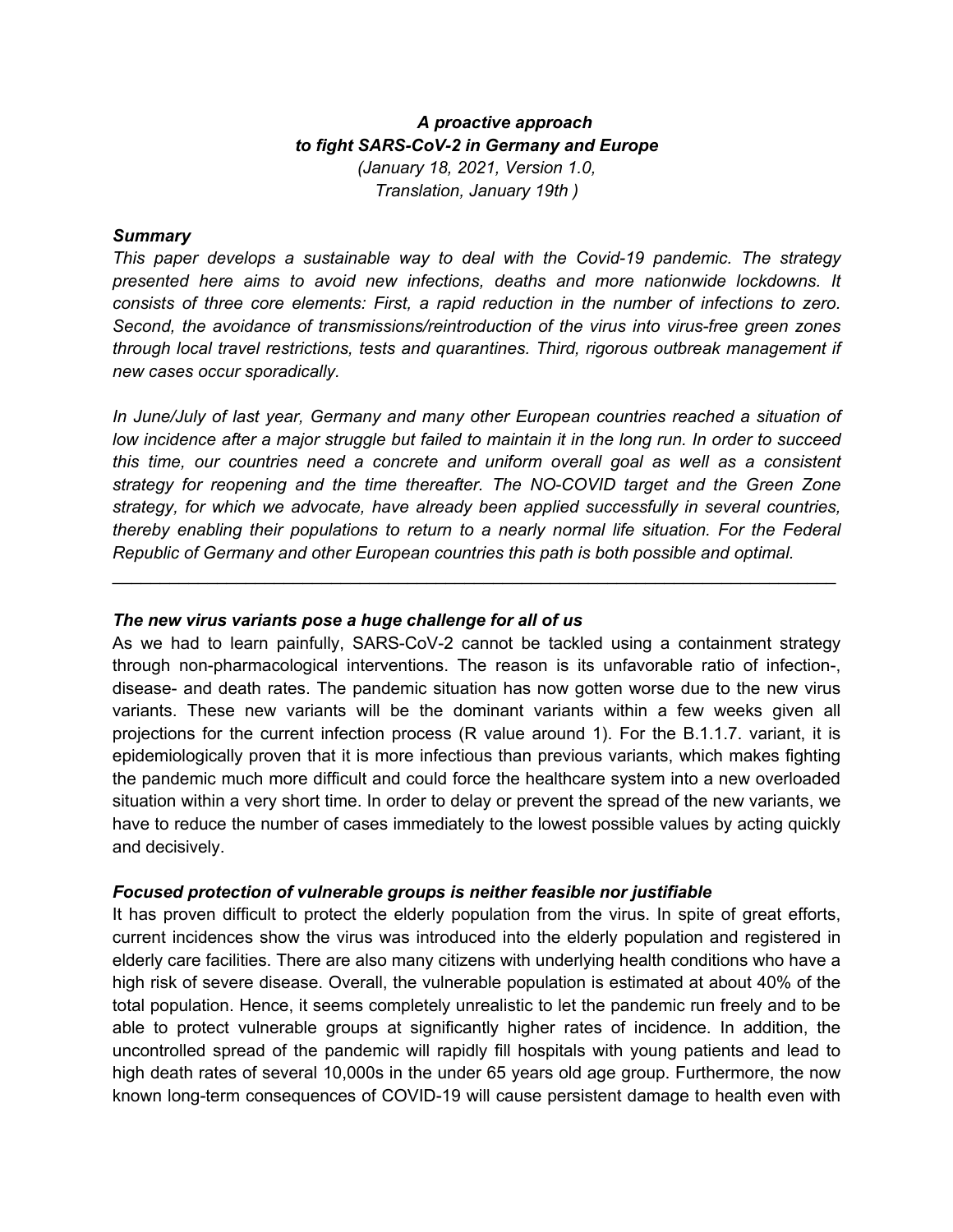mild courses of the disease in the under-65s. Letting the pandemic loose is therefore not an option.

### *We know: every infection is one too many*

The SARS-CoV-2 virus will continue to cause great harm to society in the coming months, in which the vaccination of the population will not be advanced enough and no significant therapies against COVID-19 will be available. This is even more relevant in view of the much more infectious new variants of the virus. So we have to move away from reactive harm reduction and towards proactive control of the pandemic, comprising all social, health and economic areas of our society, with a clear goal that enables a return to freedom and stability: NO-COVID.

## *We learn from other countries that consequent elimination as a strategic goal leads to the least harm to society*

The current situation is an ordeal for society. The proposal presented here creates a new narrative that aims to include the population and take everyone on board: It is important to defeat the virus together. Other countries have been successful because of clear objectives and a collective social effort. After the first wave, we achieved an incidence of 2.5 / 100,000 per week in Germany. So, it is possible. NO-COVID leads us out of the cycles of (re)introduction and repeal of prohibitions and restrictions on fundamental rights. The NO-COVID strategy motivates the population through a common goal and shows citizens a perspective to end this "walking on eggshells" situation permanently. It conveys that we are members of a community who can do something to return to a normal life, but also that you can rely on government measures and aid.

## *Regional focus of measures through Green Zones*

The NO-COVID strategy formulates a motivational goal for the population, economy and institutions, which will reward their efforts. Through such community efforts, other countries have managed to bring incidences to zero. Where this worked, areas are declared Green Zones and can return to normal. Such a strategy involves strict contact and travel restrictions outside the Green Zone and is supported by strict quarantine rules, as well as an efficient testing strategy and vaccination campaign. The effectiveness of the implementation is constantly monitored and the results are communicated daily with the general population.

## *Our common GOAL: Achieve and sustain NO-COVID*

The goal for everyone is to remain a Green Zone and to gradually expand this Green Zone over Germany and Europe. All measures must be coherent, communicated clearly and should be seen as progressive and flanking to the vaccination of the population. We have to have the goal of NO-COVID clearly in mind and establish a social consensus that we, as a society, do not want to live with the virus.Iinstead we want to defeat it,in every community, in all of Germany, across Europe and worldwide. This approach requires the support of the entire population and of all of society's actors. Therefore, a Germany-wide communication and motivation campaign is needed to convey the new objective.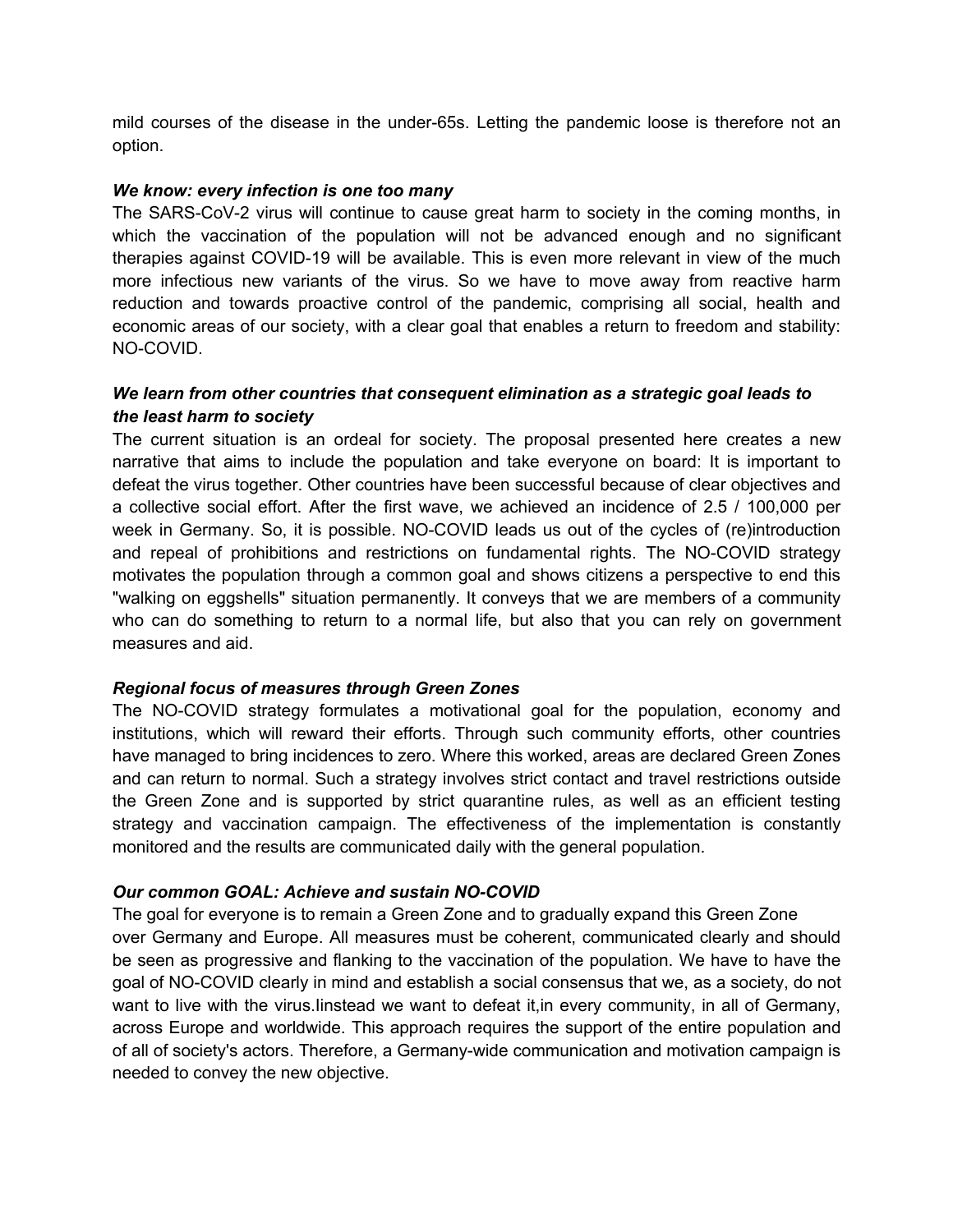### *The advantages of the NO-COVID strategy*

Instead of reacting to the development of the pandemic, we act proactively. This reduces uncertainties and the associated psychological and economic pressure on families. The NO-COVID strategy creates for all areas of society, such as families, schools and businesses the urgently needed safe way to function. This NO-COVID approach is legitimized by a new narrative: not "health" or bed occupancy is the sole focus of efforts, rather the wellbeing of the entire society and the restoration of civil liberties. There are clearly defined goals and criteria. The population becomes part of the common objective and one important actor in achieving goals (bottom up, not top down). This way the fight against the pandemic is in the hands of the entire population as a collective task. Furthermore, the duration of the lockdown is not scheduled to a specific date, which appears arbitrary and leads to frustrating extensions, but it ends with the achievement of the goals, so possibly earlier than estimated if the region acts successfully.

## *Central elements of the NO-COVID strategy*

1. Green zone model: Lockdown to the incidence of 10, then further reduction to Zero.

The lockdown in spring would have been sufficient for this. The city of Melbourne (4 million people) took around 3-4 weeks to reduce it from 10 to Zero. In Germany we had already reached an incidence of 2.5 in summer.

2. Implementation: Leading experts from Australia and New Zealand are ready to offer advice to our interdisciplinary team of scientists and doctors and of course German politics. The pioneer of the Green Zone model also supports our scientists with his experience.

3. Transferability to Germany / Europe: Overall, we consider the possibility of a transfer of the approach (from Australia, New Zealand, Finland, Taiwan etc.) as given, because large urban agglomerations could be freed from COVID-19, too. The special issue of national border controls is discussed below.

4. Preservation of the green zones: Essential elements are the testing in strategic establishments with a high number of visitors, the risk-dependent opening of the public life according to clearly defined steps and the rapid, locally limited reintroduction of measures should infections flare up again.

The existence of a clear reopening plan was important for the morale and cohesion of Australia's citizens. This way, they could see the effectiveness of their own efforts through numbers and especially, finally, in the form of the loosening of restrictions. Such a roadmap can also be created quickly for Germany.

Reliable data from Australia are suitable for a first realistic assessment. Since the metropolitan regions pose an overall greater challenge, we summarize here the plan of Melbourne, a city of 4.3 million people and just under 500 inhabitants persqkm (see Table 1). An earlier entry into the first step increases the effectiveness of the current lockdown.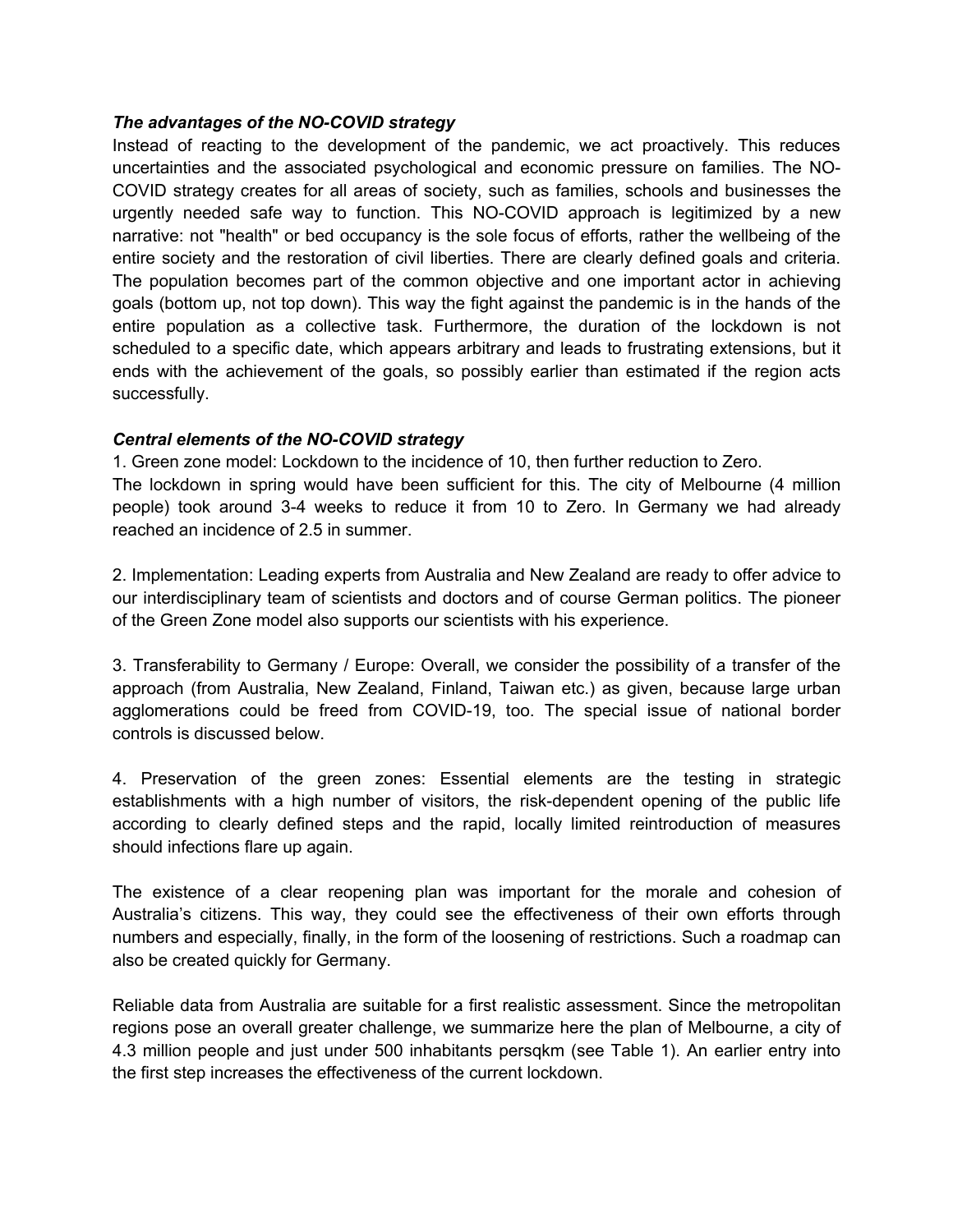The following estimates can be made for the required periods: From the current 150 cases per 100,000 per 7 days (IZ7) we can get to 10 cases per 100,000 in a few weeks if measures are enhanced and, above all, more consistently implemented. From that point on, Melbourne took another 4 weeks to get to a stable incidence of 0 (Green Zone status).

| Table 1. An example of the path to normality:<br>Roadmap of Melbourne, Victoria, Australia |                                                                                                                                                                    |                                                                                                                                                                                |                                                                                                                                                                                        |                                                                                                                                                                            |
|--------------------------------------------------------------------------------------------|--------------------------------------------------------------------------------------------------------------------------------------------------------------------|--------------------------------------------------------------------------------------------------------------------------------------------------------------------------------|----------------------------------------------------------------------------------------------------------------------------------------------------------------------------------------|----------------------------------------------------------------------------------------------------------------------------------------------------------------------------|
|                                                                                            | Phase 1                                                                                                                                                            | <b>Phase 2</b>                                                                                                                                                                 | Phase 3                                                                                                                                                                                | <b>Green Zone</b>                                                                                                                                                          |
|                                                                                            | For 14 (cons.) days<br>$IZ7*-10$                                                                                                                                   | For 14 days<br>IZ7<5                                                                                                                                                           | For 14 days $IZ7=0$                                                                                                                                                                    | For $28$ days $IZ7=0$                                                                                                                                                      |
| <b>Social</b>                                                                              | <b>Curfew</b><br>Leave home: only<br>valid reason,<br>Up to 5 people can<br>meet outdoors, 2<br>households<br><b>Visitors to the</b><br>home: 1 if living<br>alone | No curfew<br>No restrictions for<br>leaving home<br><b>Public gatherings:</b><br>up to 10 people<br>outdoors<br><b>Visitors to the</b><br>home: 1 household,<br>up to 5 people | No curfew<br>No restrictions for<br>leaving home<br><b>Public gatherings:</b><br>up to 50 people<br>outdoors<br><b>Visitors to the</b><br>home: up to 20<br>people, contact<br>details | No curfew<br>No restrictions for<br>leaving home<br><b>Public gatherings:</b><br>no restrictions<br><b>Visitors to the</b><br>home: no<br>restrictions, contact<br>details |
| <b>Education,</b><br><b>Childcare</b>                                                      | Daycare* open<br><b>Schools</b> remote<br>learning, staged<br>return for grade<br>level 1 and 2                                                                    | Daycare open<br><b>Schools</b> remote<br>learning, staged<br>return for grade<br>level $3$ to $10$                                                                             | Daycare open<br><b>Schools</b> remote<br>learning, staged<br>return for grade<br>level $3$ to $10$                                                                                     | Daycare open<br><b>Schools</b> onsite<br>learning<br><b>Vocational Schools</b><br>onsite learning                                                                          |
| <b>Work</b>                                                                                | permission of more<br>workplaces<br>according to<br>industry roadmaps*                                                                                             | Home office, where<br>possible                                                                                                                                                 | Home office, where<br>possible                                                                                                                                                         | phased return to<br>onsite work                                                                                                                                            |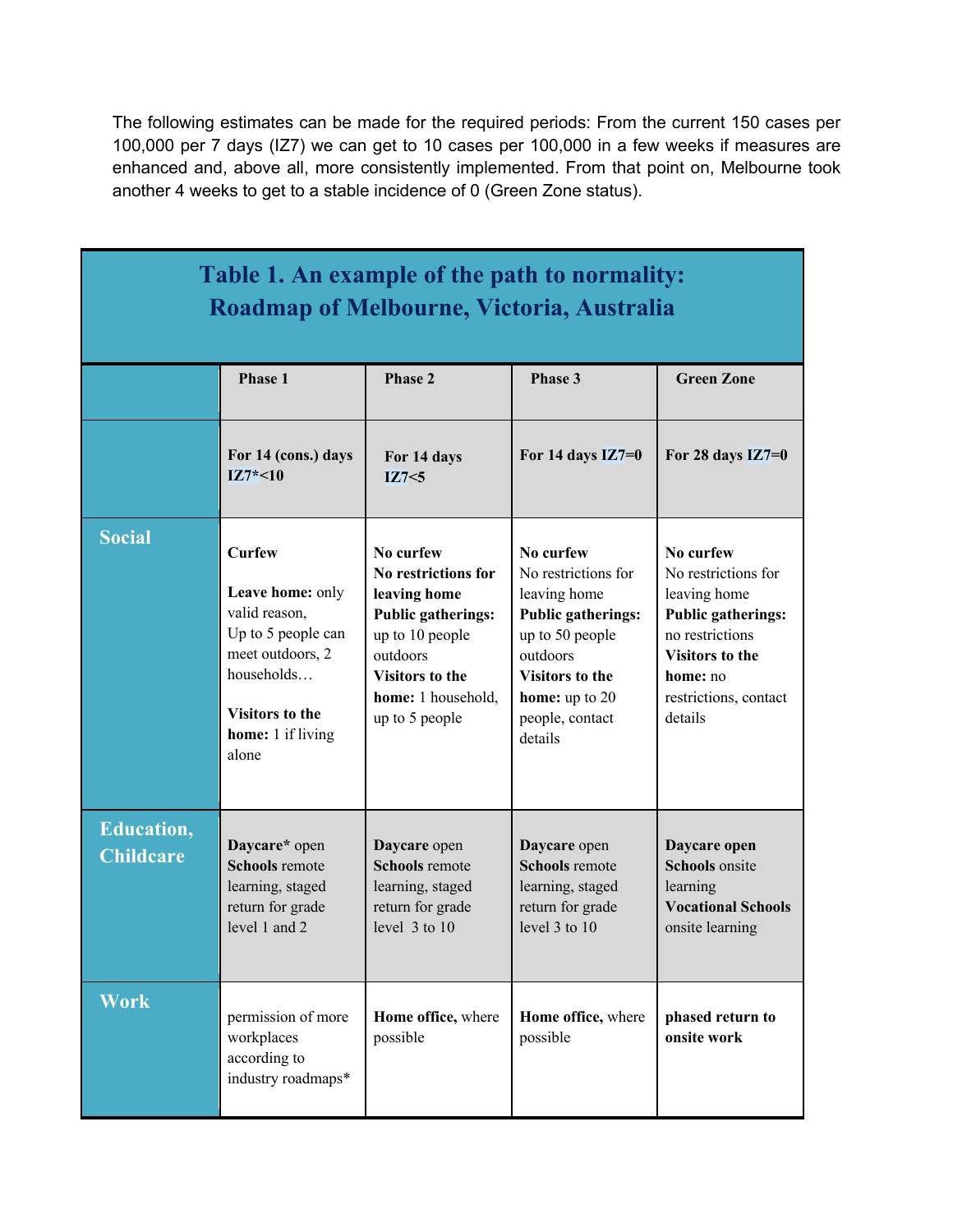**Note: exceptions for essential jobs and critical infrastructure. This is a condensed summary of a longer map** 

#### *Border management and restrictions on mobility*

The question of how the principle of free movement in the Schengen area is compatible with the zero-covid strategy is as crucial as it is difficult. Border closings and travel restrictions are among the measures to reduce mobility, which is why positive epidemiological effects can be expected from them. These measures may be difficult to enforce because of their social and economic side effects. At the same time, border controls have different effects depending on the epidemiological situation: their effect is strong a) as long as the epidemic is in an early phase and b) as soon as local transmission has been successfully prevented and the green zone status has been reached. In phases of rapid and uncontrolled local transmission, however, their effect is marginal.

From these considerations follows a procedure which ideally leads to the fact that renewed border closures within Europe can be avoided. In other words: closing the borders within Europe is not absolutely necessary for the success of the Green Zone concept.

At the present time, when the infection situation in most European countries is comparably highthe intra-European borders could remain open. However the Federal Republic's shift to a NO-COVID strategy must be linked to a threefold message. First, it must continue to appeal to other European governments as well as to the European populations to limit travel activities to the bare minimum. Secondly, Germany must communicate that NO-COVID as a common European strategy is not only more effective, but also easier to implement. If other European countries also change their strategy at about the same time and are similarly effective in implementing the strategy, it will be easier for them to do so and are similarly effective in implementing it, this can have the collectively optimal result, that border control measures can be avoided. The decisive factor here is the effective combination of testing, contact tracing and quarantine; in the case of new outbreaks, only an immediate response can break all new chains of infection. Nationwide lockdowns will thus no longer exist.

Finally, countries following a No-Covid strategy need to be transparent in how they plan to deal with the situation if it is likely to be granted Green Zone status while its European neighbours continue to face higher incidences. In this case, the painstakingly achieved successes must be stabilised and re-entry of the virus from outside must be prevented. Different agreements will have to be reached with states that are in different epidemiological situations, whereby states with the same epidemiological situation would have to be treated equally. Border closures are the last resort - measures below this threshold (testing and quarantine of individuals, as well as reduction of mobility to essential mobility) may also be sufficient, provided that travel remains at a low level.

#### *Minimise impacts on the economy*

In order to minimise the negative consequences for the economy, work from home should be introduced as broadly and comprehensively as possible, wherever the job in question allows. Since it is associated with high fixed costs to close large factories and reopen them later,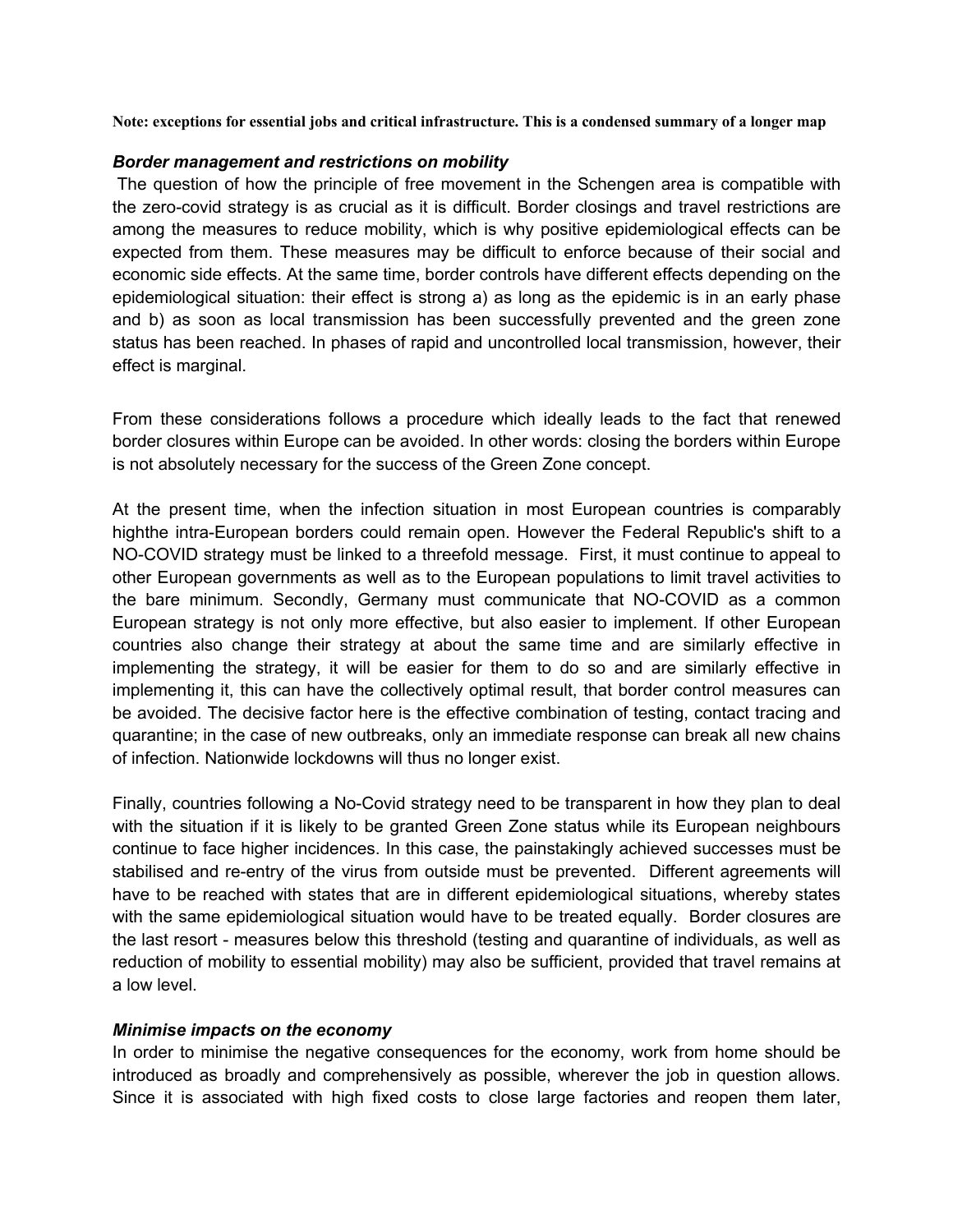sectors with a low risk of contagion, e.g. highly automated factories, and very high value added per employee (in particular manufacturing industry) should be allowed to continue production. To this end, companies must adapt their hygiene concepts to clinical hygiene standards. In addition, suitable protective measures (e.g. FFP2 masks/N95; ventilation technology; efficient testing strategies including pool testing) must be taken. In addition, home office/mobile work solutions must be implemented as far as practicle.If possible, individual transport should used when travelling to the workplace, so that contacts are reduced whereeverpossible. Under these conditions, manufacturing companies can remain open as long as there are no SARS-CoV2 infections in the workplace, even if they are not in a green zone.

## *Safeguard measures for vulnerable groups and care facilities*

The existing rules and regulations for protecting vulnerable groups, e.g. in the hygiene and (preventive) testing fields, are currently failing in many areas throughout Germany for the following reasons:

1) In the reality of care, regulations are not implemented comprehensively.

2) Hygiene plans in inpatient (care) facilities are usually only checked for their existence and in written form. There is a lack of unannounced on-site controls and implementation support. As an exemplary case, the reality check shows that break rooms are often used as if they were pandemic-free areas, but this tends to contribute to the spread of the virus.

3. Preventive testing concepts are often only formulated as an offer and not as an obligation. Even in the case of testing strategies, practical obstacles to implementation are only addressed in a well-structured way on a case-by-case basis

4) The frequency and quality of the required tests are often oriented towards compromise lines. However, the virus does not make compromises, but exploits them. For example, a rapid antigen test in care facilities with a frequency of 2 times per week does not offer any protective effect. Here, for example, either a PCR test would have to be used twice a week or a daily rapid antigen test for all visitors and employees (including canteen employees, cleaning staff).

5. FFP2/N95 masks for medical staff, cleaners and visitors are not available everywhere or for all staff. It should be noted that the protection of elderly populations has little impact on the development of the pandemic because they contribute less to the contacts.

# *Considerations on the legitimation of the NO-COVID strategy*

A pure lockdown strategy without a sufficiently effective catalogue of measures does not meet the state's constitutional obligations towards its citizens. In contrast, the NO-COVID concept allows for a swift balancing of interests between all affected basic rights when very limited but significant fundamental rights restrictions are demanded, also due to its effectiveness of the measures used, which has already been proven in Australia and New Zealand: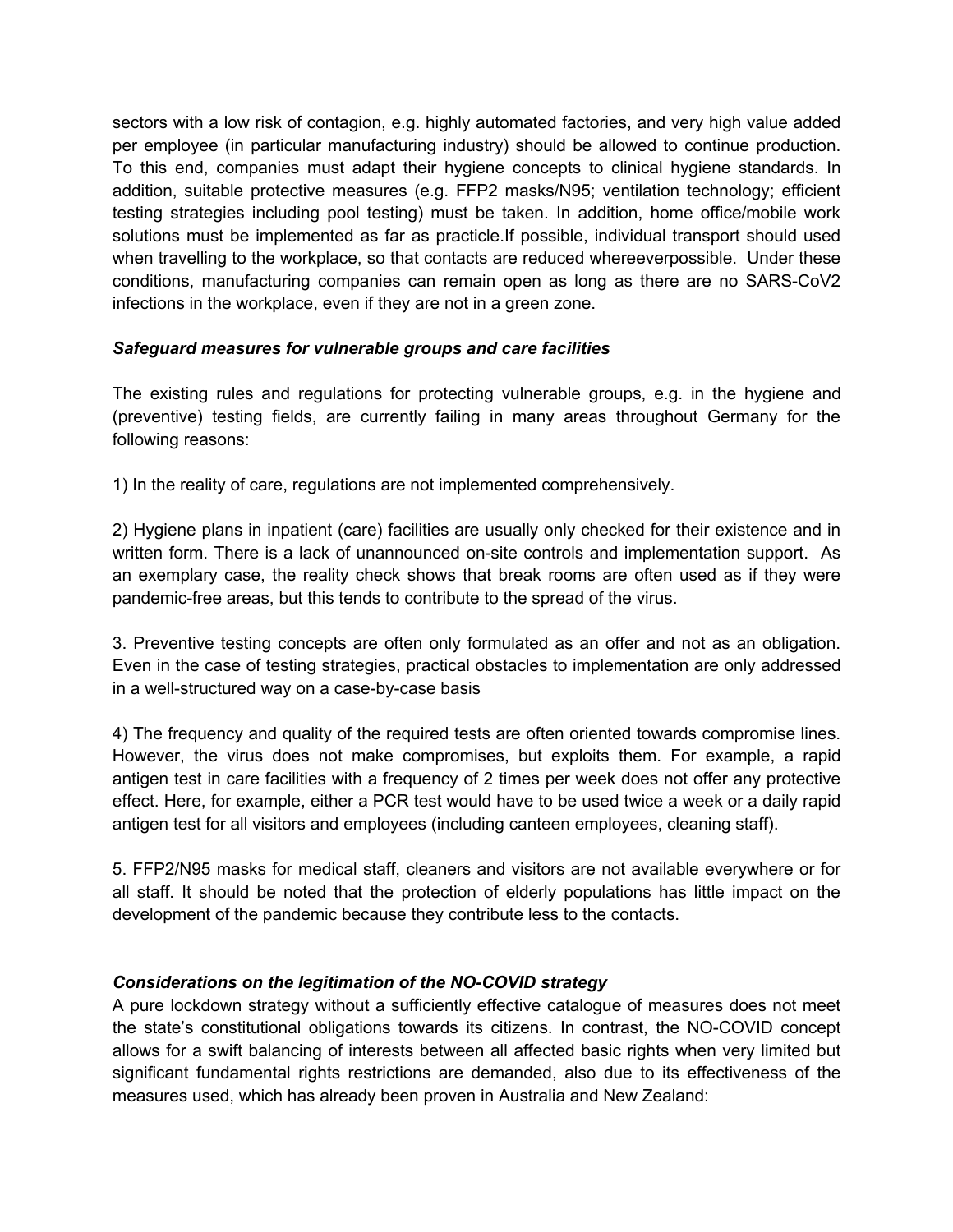The current imbalance of affected fundamental rights of various fundamental rights holders (i. a. Art. 1, 2, 4, 12, 14 GG) in the lockdown must be resolved quickly. When restricting fundamental rights, the constitutional requirement of commensurability of the measures applied must be satisfied. This is also necessary in order to exclude the possibility of state liability in the long term. In particular, since fundamental rights represent not only individual performance rights of the holders of fundamental rights to exercise these rights, but also protection rights derived from fundamental rights as an objective scale of values.

This commensurability includes the effectiveness of the measures applied. The current numbers from the RKI have been showing for weeks that the current lockdown is not sufficiently effective to sustainably control the pandemic in the foreseeable future. This is all the more evident when we look at the new SARS-CoV-2 variants, which are just spreading and are much more infectious. The situation will therefore predictably worsen if the transmission routes are not interrupted quickly and effectively.

According to current knowledge, the only demonstrably effective way to end this imbalance is the NO-COVID strategy. It aims at the responsibility of the state to end the overall negative impact of the SARS-CoV-2 pandemic in a prompt and effective manner with the available measures in such a way that the functioning of society in all its facets is maintained in the long run.

## *Structural responsibility in the state organization (only applicable in a German context)*

It seems immediately reasonable to focus the emerging new tasks of a NO-COVID concept in the pandemic as far as possible on the competent authorities in charge of local community interests, to support them directly and to hold them responsible. This also supports the involvement of citizens for their own affairs. In combination with a reward system, this immediate responsibility can quickly lead to positive competition which would facilitate the expansion of Green Zones in Germany. Neighboring communities would immediately be in dialogue with each other and profit from positive competition and neighborly exchange. Managing tasks and accountability at this level would also put the need for border closings into perspective, as effective COVID management would be carried out on a small, understandable and effective scale.

## **Authors**

Prof. Dr. Menno Baumann (Education, Fliedner University of Applied Sciences, Düsseldorf) Dr. Markus Beier (Medicine, general practitioner, chairman of the Bavarian General Practitioner Association)

Prof. Dr. Melanie Brinkmann (Virology, Helmholtz Center for Infection Research)

Prof. Dr. Heinz Bude (Sociology, University of Kassel)

Prof. Dr. Dr. h.c. Clemens Fuest (Economics, Ifo Institute and LMU Munich)

Ass. Jur. Denise Feldner, M.B.L. (Law, Technology Law, Crowdhelix / KU Leuven Germany)

Prof. Dr. Michael Hallek (Medicine, Internist, Clinic I for Internal Medicine, University of Cologne)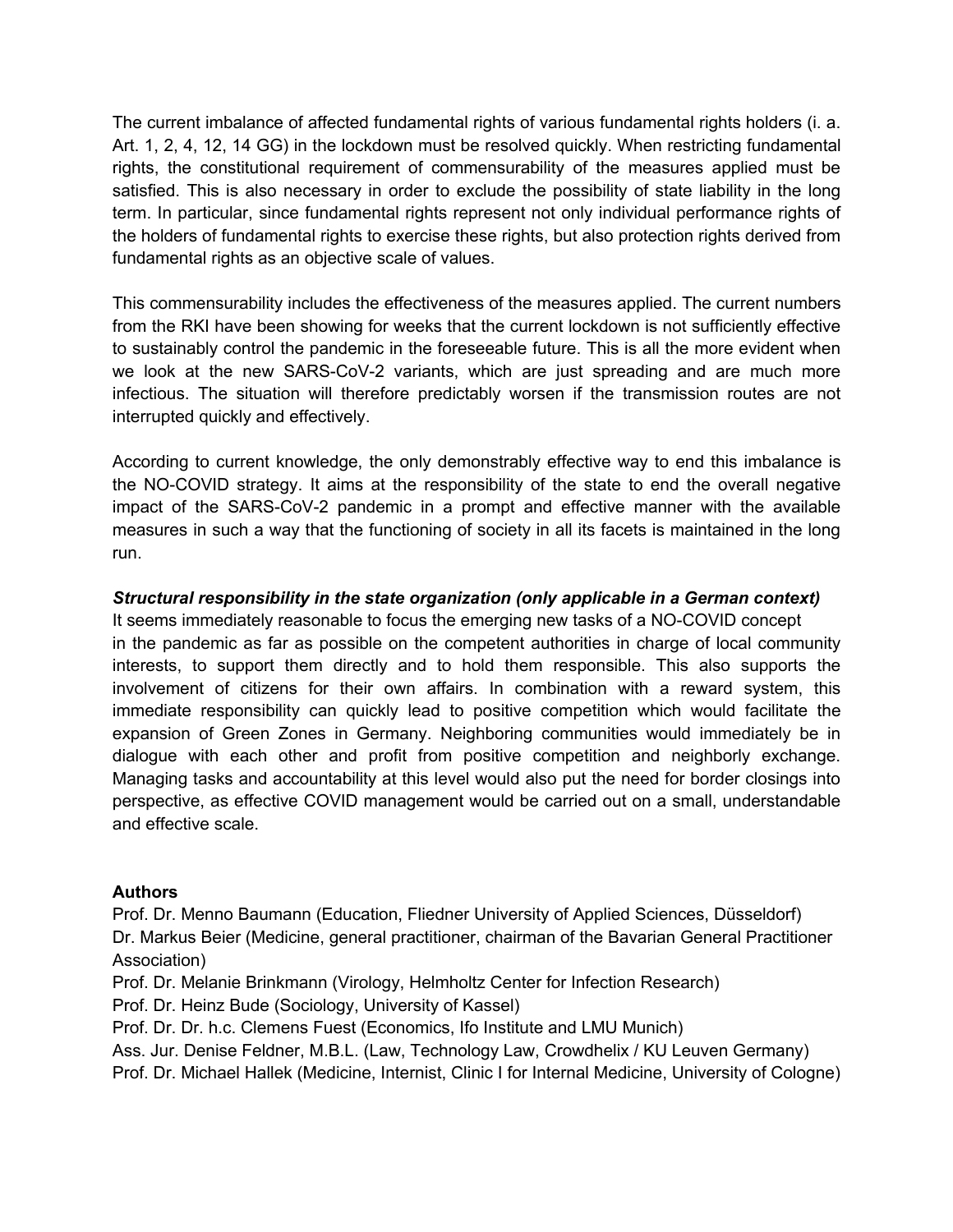Prof. Dr. Dr. h.c. Ilona Kickbusch (Global Public Health, Graduate Institute Geneva, WHO consultant, GPMB)

Prof. Dr. Maximilian Mayer (Political Science, Asia, CASSIS, University of Bonn)

Prof. Dr. Michael Meyer-Hermann (Physics, Helmholtz Center for Infection Research)

- Prof. Dr. Andreas Peichl (Economics, Ifo Institute and LMU Munich)
- Prof. Dr. Elvira Rosert (Political Science, University of Hamburg / IFSH)
- Prof. Dr. Matthias Schneider (Physics, TU Dortmund)

## **APPENDIX: Myths and Misunderstandings about SARS-CoV-2**

## **Myth: There is a trade-off between health and economy**

In the public discourse, health and economic interests are often depicted as opposing each other. However, that perspective has turned out wrong during other pandemics such as the 1918 Spanish Flu (Correia et al.). While stronger Containment measures did greater short-term damage to the economy, this was overcompensated by the shorter duration of measures and the earlier control of the pandemic. Thus, quick containment measures are not taken at the expense, but rather in the interest of the economy. Quantitative examination by HZI and the German Ifo Institute (Dorn & Khailaie et al) show that a perpetuation of measures such as the ones being taken in Germany since October 2020 not only leads to more deaths but also causes the largest economical damage.

## **Myth: We can protect vulnerable groups**

The publication from Brasil cited above (Buss et al.) has shown that the virus has spread evenly throughout the population rather than being limited to certain stronger-exposed subgroups. This is in agreement with other global insights, indicating that it is practically impossible to "protect" the vulnerable or to implement "targeted protection", as it is difficult to discriminate and divide between healthy, vulnerable (Alwan et al.). In a situation of unlimited transmission the infection will inevitably spread to vulnerable groups, which will lead to the corresponding damage (Richmond et al.). We observe this development in Germany as well as basically all other countries that have chosen the way of mitigation. Additionally, Germany has a very high percentage of elderly and vulnerable people (Assumed around 40%; 22% of the population are 65 years or above; additionally there are patients with diseases such as cancer, drastically increasing the lethality of COVID-19).

## **Myth: COVID-19 only concerns the elderly**

Even within a younger population, SARS-CoV2 is harmful and deadly. Increasing evidence for long-term multisystemic consequences from COVID19 indicates a significant morbidity after the infection (Galeotti & Bavry; Iacobucci et al.; Huang et al.). Even in young age groups the risk cannot be ignored (Diorio et al.). This illustrates the risk of exposing large parts of the population to a virus of which there is still a lot unknown or poorly understood. In light of the significant repercussions of poor health within these groups for the society as a whole, strategies for the suppression of COVID-19 cannot be limited to the elderly or people with comorbidities, but must aim at protecting the population as a whole.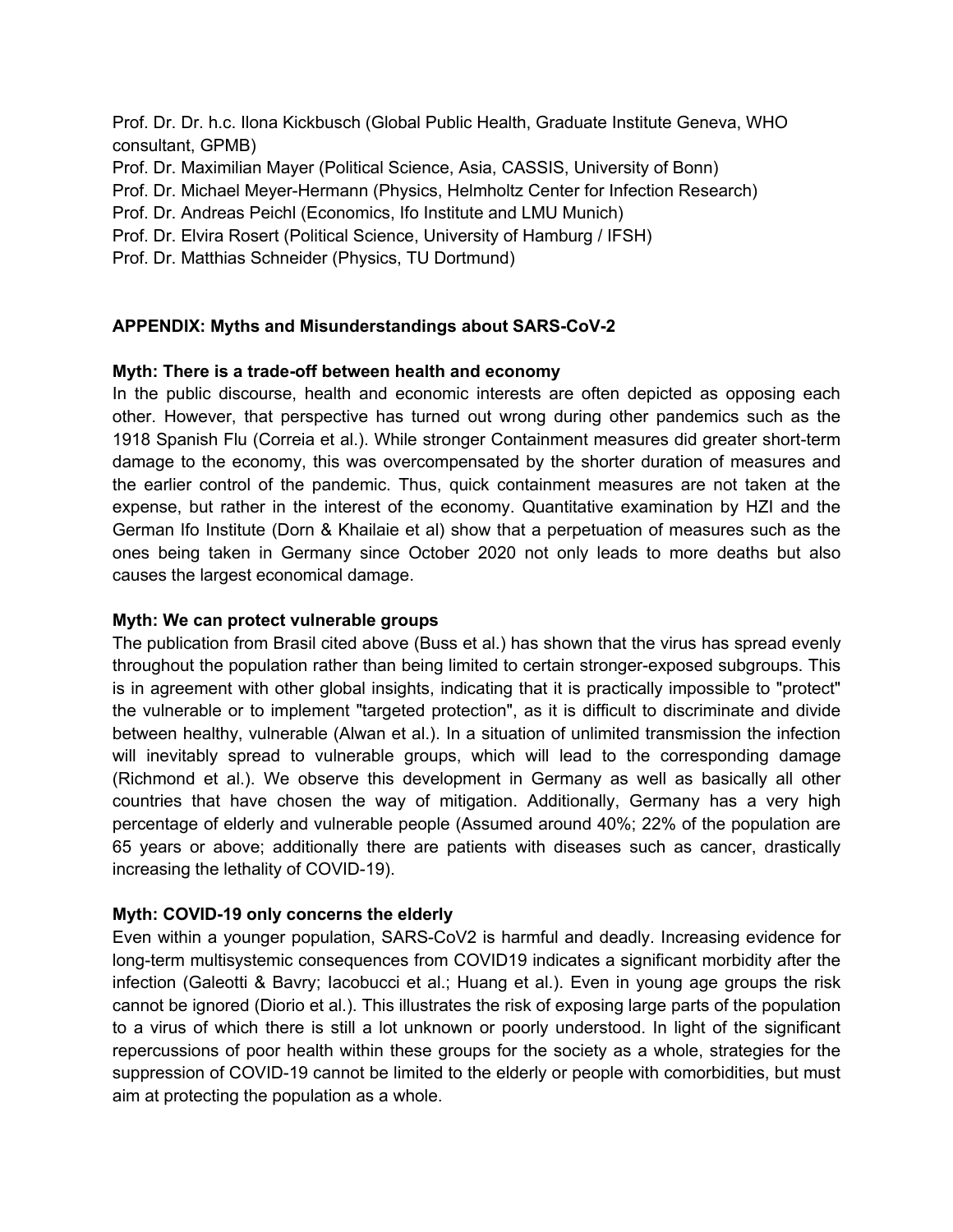### **Myth: Once infected, forever immune**

It is still unclear how long SARS-CoV-2 immunity lasts and how high the risk of reinfection is (Iwasaki et al.). Seasonal coronaviruses leading to common cold are known to induce shortterm immunity and reinfections typically within 12 months after infection (Edridge et al.), even though immunity against SARS-Cov and MERS-CoV (both of which cause serious symptoms) can last a few years (Huang et al.). T-cell immunity might last longer, however it is unclear whether it exceeds 1-2 years (Le Bert et al.). If immunity decreases, this would mean that recurring epidemic cycles are probable, especially if new viral strains arise which can evade immune recognition.

### **Myth: Only the vaccination will save us**

Even though the duration and effectiveness of vaccine-induced immunity with respect to transmission reduction is still unclear, experience from various infectious diseases indicates that immunity could be amplified through vaccination. Yet there is a global need for vaccines and we will not be able to vaccinate enough people in the coming 6-9 months in order to avoid more dramatic waves of infections. On top of that, it is still unclear vaccine-induced immunity lasts for more than 1-2 years. Thus, the pandemic should be stopped within this timeframe.

## **Myth: Herd immunity can be achieved by infection**

Results of a new publication from Brazil (Buss et al.) explicitly show that striving for herd immunity by natural infection is not a feasible strategy in this pandemic. Achieving herd immunity this way is not only very costly with respect to mortality and morbidity, but also has very limited chance of success. Even though Manaus, Brazil, already had a very high rate of infection (around 70%), there is a raging second wave. A strategy which allows the virus to spread throughout the population and which aims at keeping hospitalizations just below the health system's capacities, as is the case for influenza, is impossible for SARS-CoV-2. Just like SARS-CoV and MERS-CoV, SARS-CoV-2 must be met with an aggressive strategy of suppression (Han et al.). Governments must concentrate on precise, non-pharmaceutical measures, robust testing/tracing/isolation systems, border control measures, mass testing, improved treatment as well as the development and supply of vaccines (Han et al.). This is the most sustainable and least costly way out of the pandemic.

# *Myth: Closing schools is more stressful for children and families than keeping them open*

The uncertainty of the current situation has shown to be the most important source of stress for families. It is expressed as negative economic consequences, fear of the unpredictable quarantine measure, recurring restrictions for an unpredictable time, fear of infection or fear of increased health risk from other conditions.

Contrary to popular belief, the 'narrowness' induced by lockdown measures is not such a significant risk factor, but turns out to be a fairly low risk event if adequate resources are provided. Some families may be at higher risk than others due to health or economic reasons, and thus will require additional targeted interventions and active support.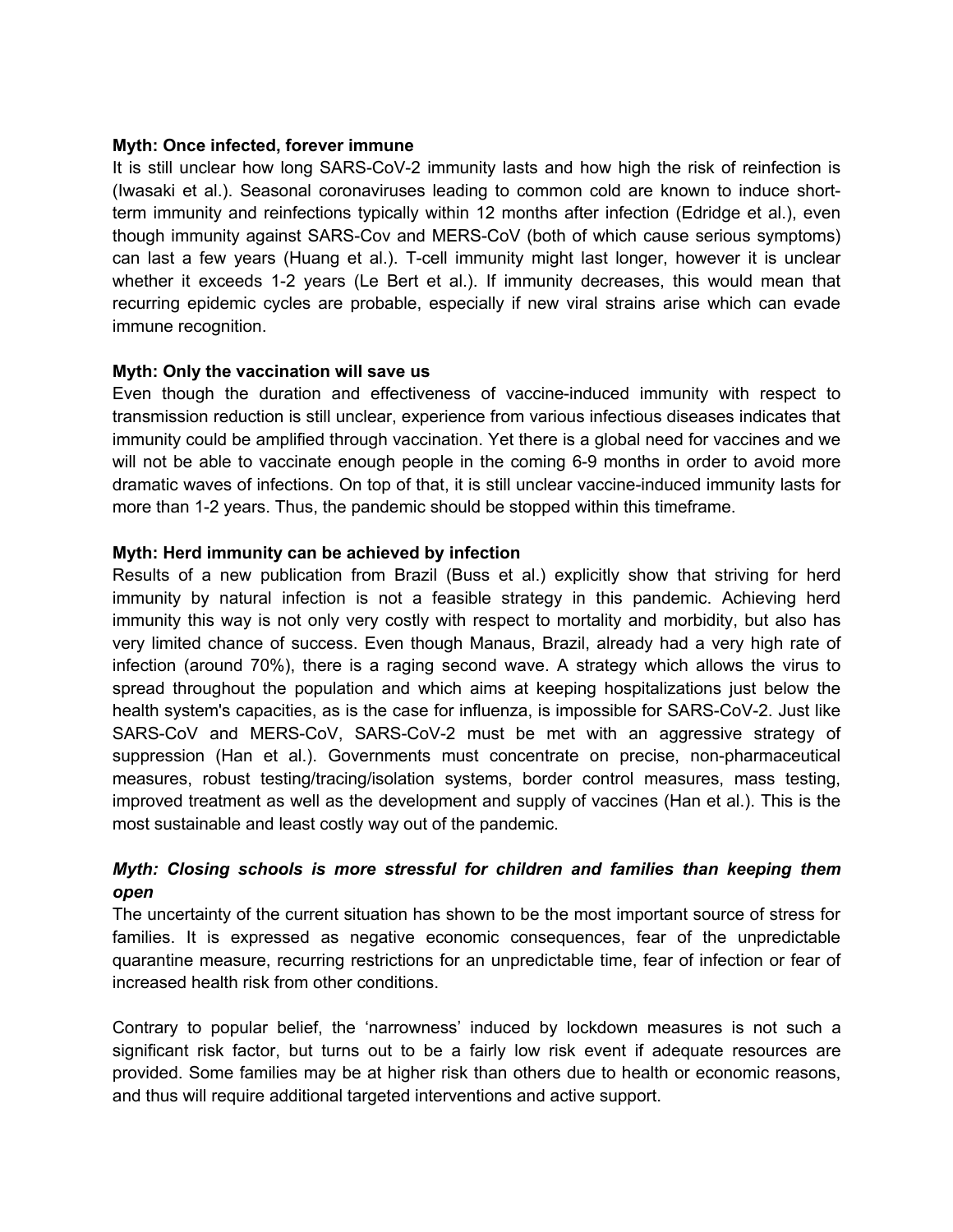If the incidence is high and educational institutions are open, unexpected quarantines may occur very frequently, which may have a larger, more damaging psycho-social effect on families than a structured lockdown with a set duration and clear criteria for lifting restrictions. Approx. 25-30% of all families experienced a problem with a quarantine, according to international surveys (some as high as 33-35%). One survey is ongoing at the FFH Düsseldorf, but is showing similar results.

The development of children, especially adolescents, is currently hindered by the social constraints of the pandemic. Open schools and daycare centers are only a small relief to most families, especially when the social experiences are highly limited: group interactions are not advised, social distancing measures are in place, singing is prohibited, etc. The impact on children and families of long, repeated and half-hearted lockdowns is unknown and is yet to be quantified.

Well-organized and goal-oriented support and a precise didactical analysis can compensate for the effects of a time-limited, structured suspension of face-to-face teaching both for the overall education of young people as well as certain risk groups (children in poverty, children with special needs, children with linguistic needs). This requires the development of certain didactical structures that are already well-known in the corresponding subject areas. The discussion on opening ("yellow" and "green zones") can and must examine and implement transition measures (prioritization of families in special circumstances, continued digital practise phases (comprising almost 40% of lessons), protection plans in schools (particularly quick and wideranging testing to prevent long quarantines).

## *Myth: Vaccinations will end the coronavirus pandemic quickly*

If the previous strategy of repeated lockdowns is simply pursued, then we expect the intensive care units to remain heavily occupied until nearly all adults are adequately vaccinated. With the expected 25 million vaccinations by June, that means the intensive care units will be fairly full and have little relaxation until July/August. Hopefully, by then, we will have enough vaccines to be able to offer vaccination to everyone who wants to be vaccinated.

The seasonal effect that many hope for reliably ends the flu season in spring. However, the influenza virus only has an R-value of around 1.1 to 1.3. SARS-CoV-2 has a much higher Rvalue. The expected seasonal effects of around 20% are far from sufficient to slow down the pandemic significantly (Carlson et al.). The fact that SARS-CoV2 was suppressed so quickly and effectively last spring was mainly due to the synchronized lockdown across Europe. It is not to be expected that infections go down on their own in March.

## *Myth: Germany is not Australia, not an isle, not a totalitarian regime ...*

Bavaria is not Thuringia and East Berlin is not West Berlin...The fact that countries with very different political and geographical structures have managed the crisis, is evidence that the various ways lead to the same goal of No-Covid. Besides, you should learn from the best and if necessary - the worst. Taiwan, Singabur, Australia and New Zealand manage the pandemic